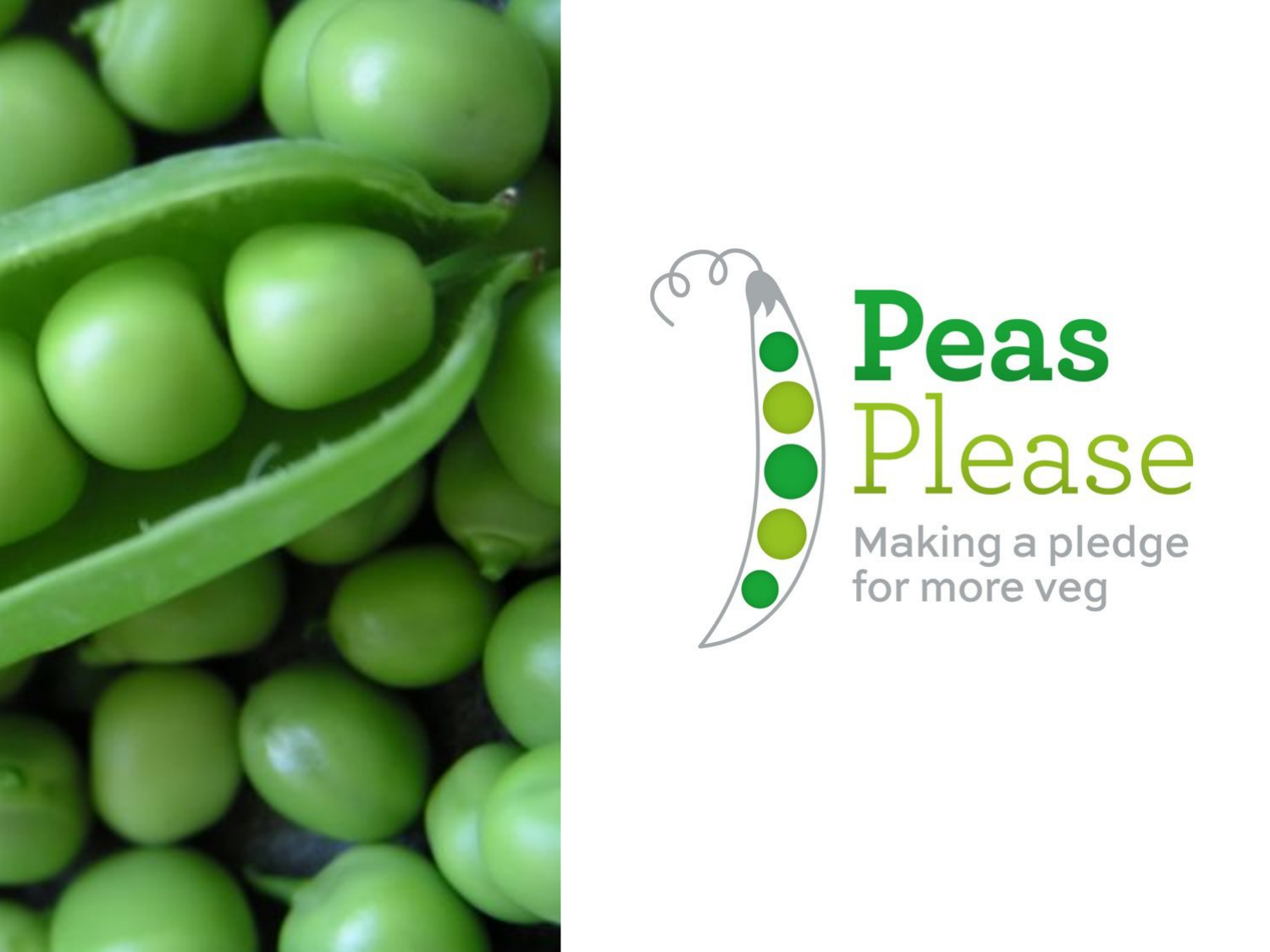

- 1. We all know about 5 a day, we just don't do it.
- 2. Veg protect against diabetes, cancer and heart disease.
- 3. People on low incomes are spending more on fruit and veg in the austerity years, but getting less for their money
- 4 Scottish horticulture is a success story but the EU referendum brings uncertainties in the labour market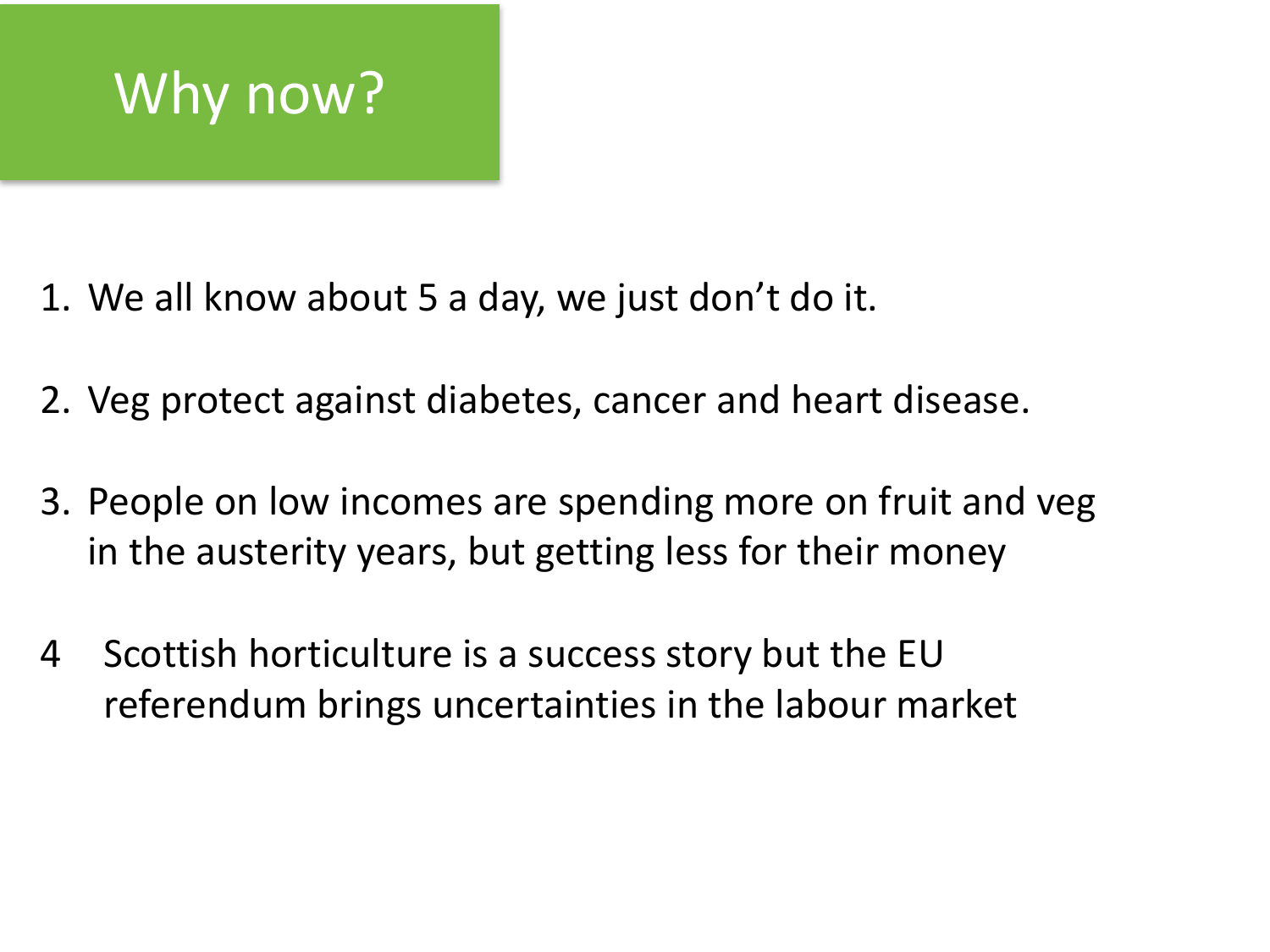### Are we making progress?

#### Vegetable purchases g/pp/per day, 1974-2014

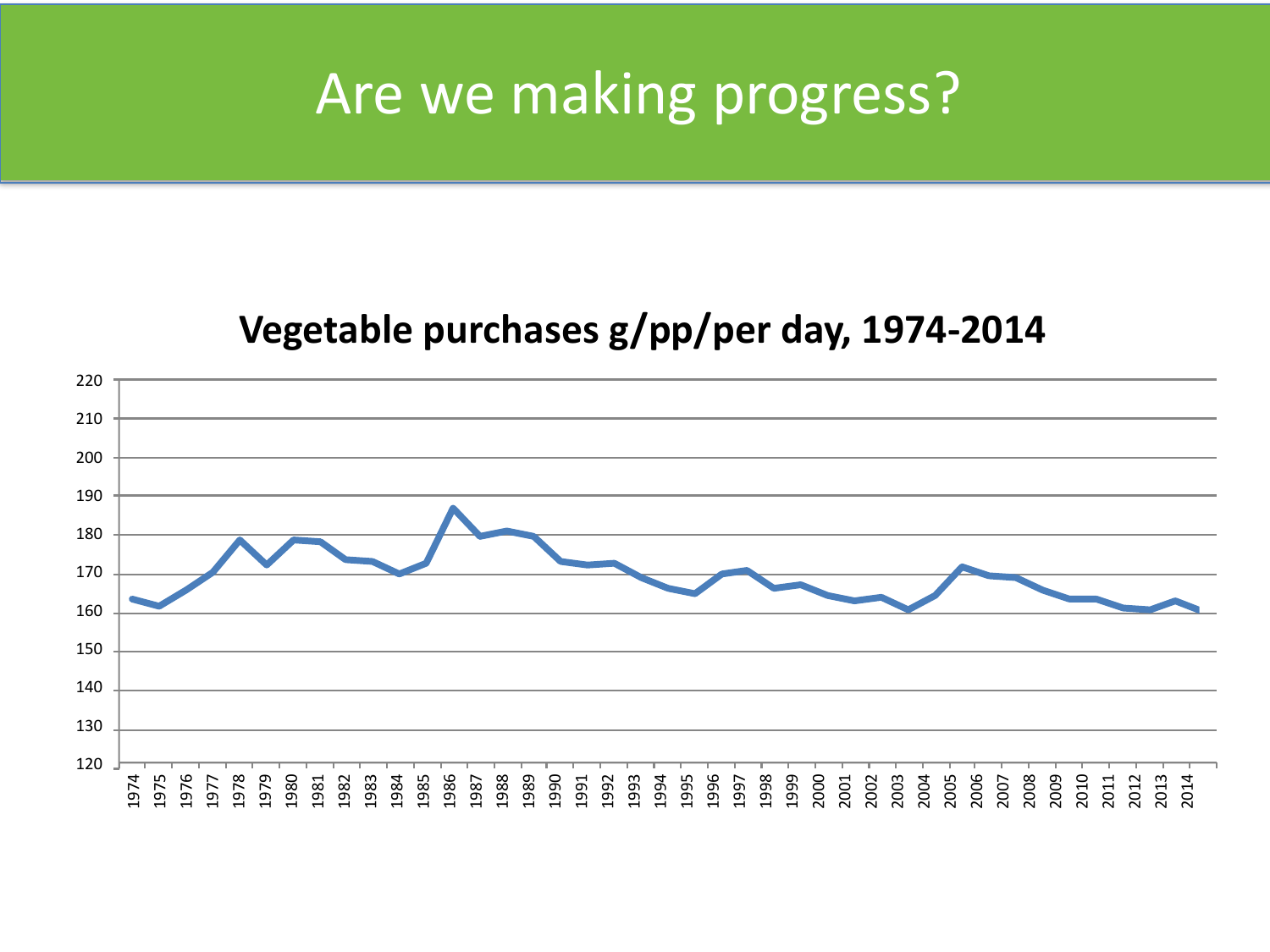#### 1 more portion please

We should be eating about 3.5 portions of veg a day

> We need to eat at least one more portion a day

People on low incomes eat about 20% less

Much of our veg is highly processed

80% of adults 95% of older children 80% of younger children eat too little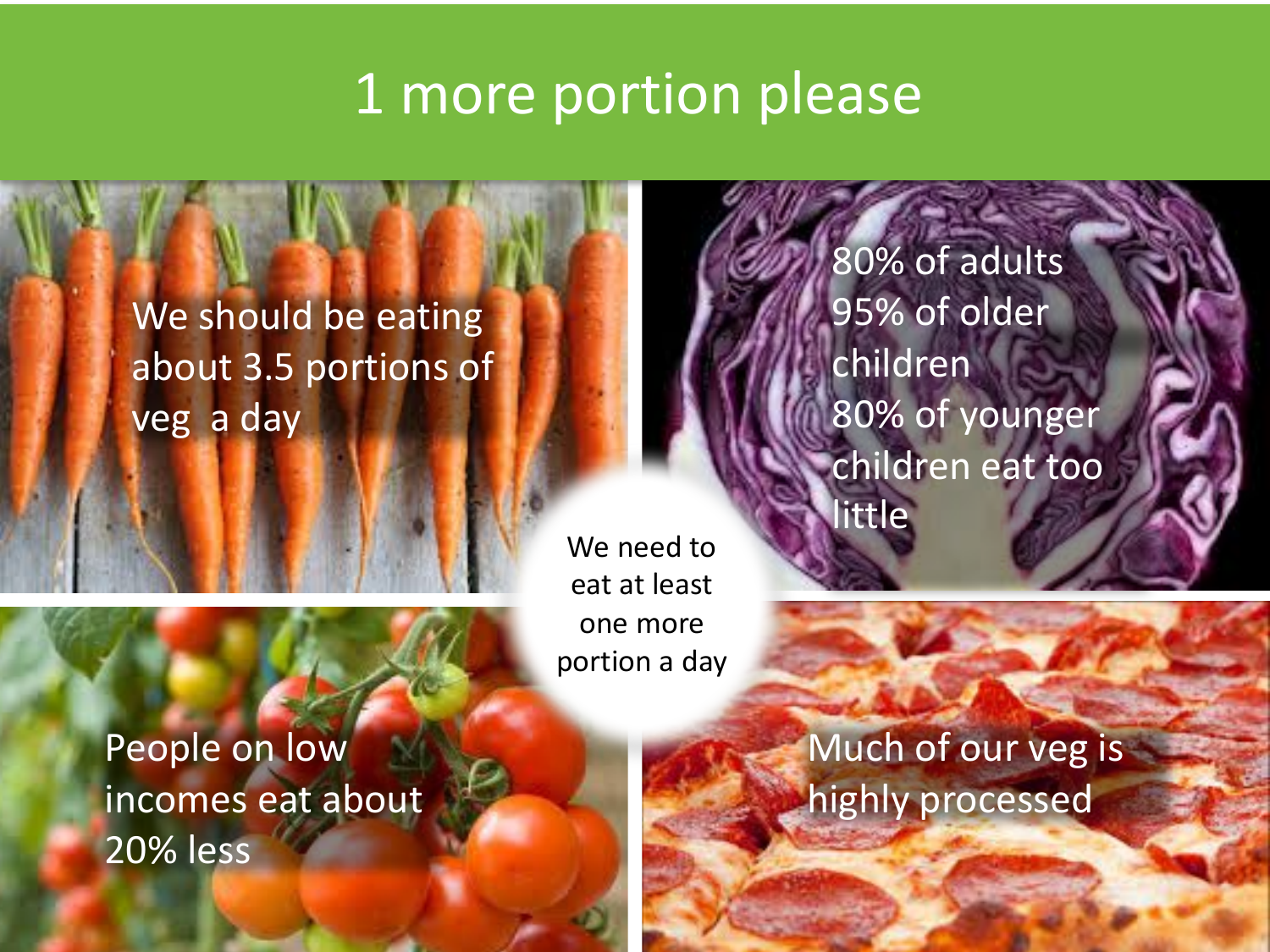## Pleasure in our veg

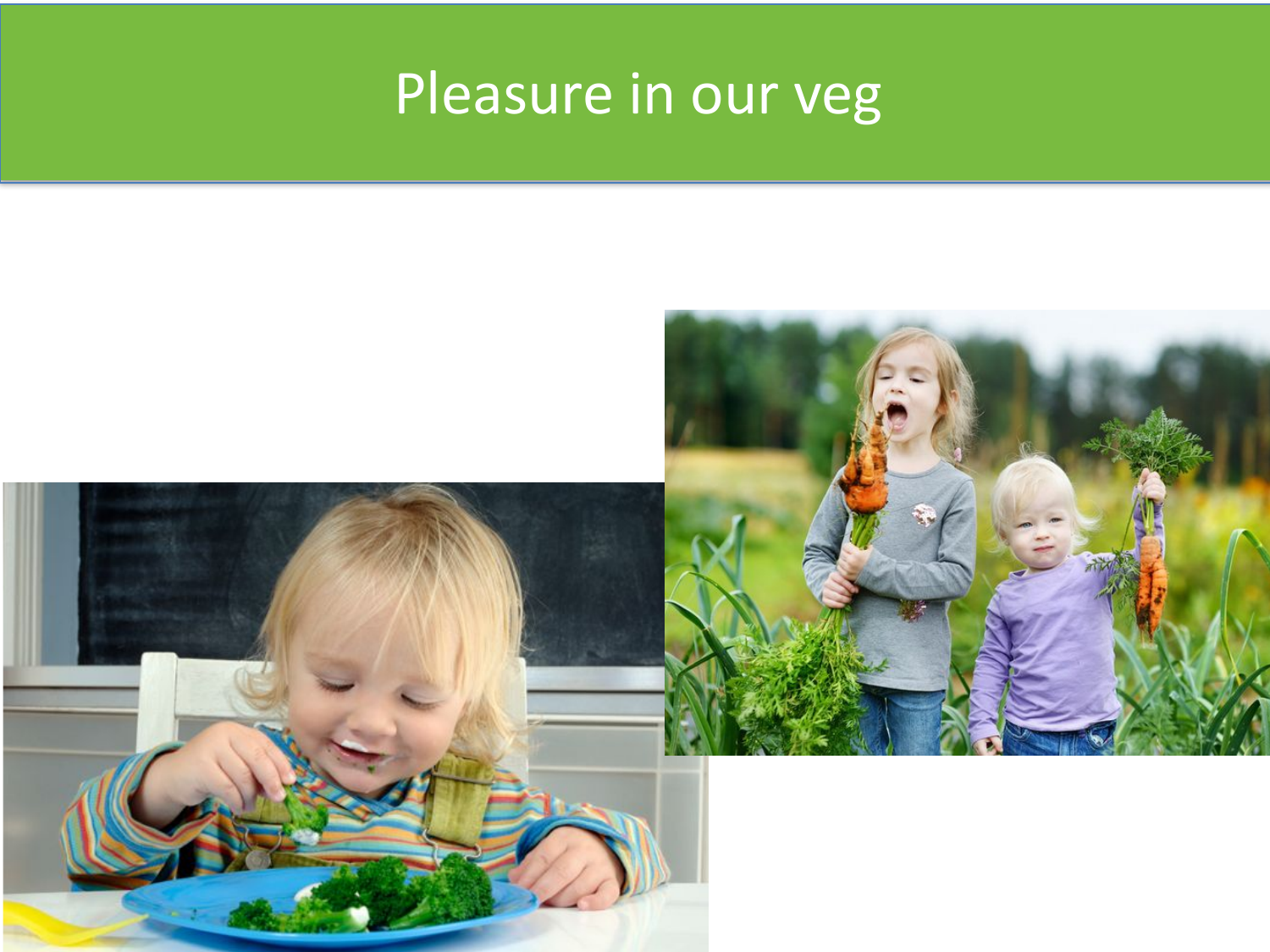### Prices



- High fat sugar and salt foods are 2.5 times cheaper per calorie than veg
- Some families cannot afford as much veg as they would like
- Prices are likely to start rising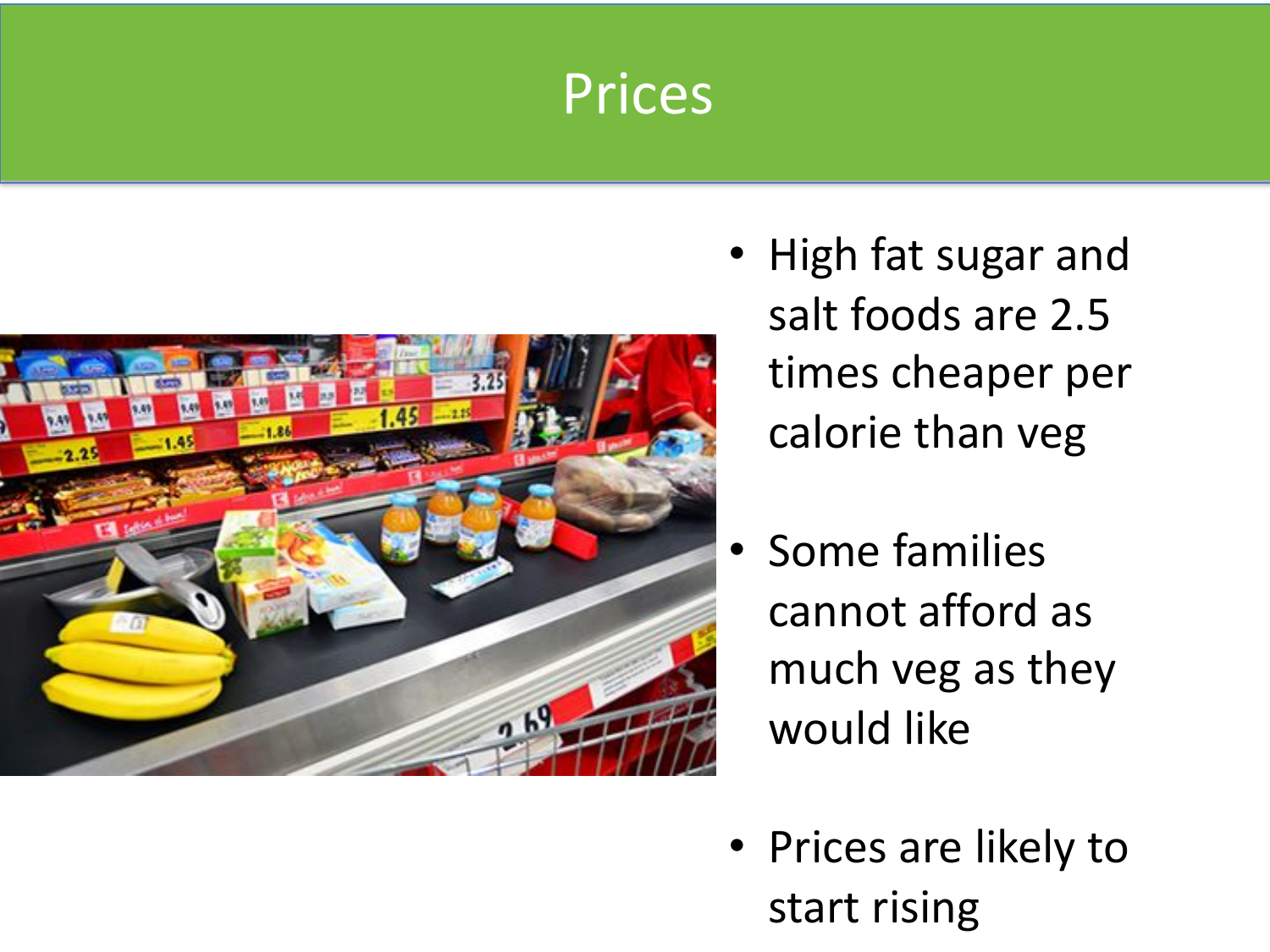#### Placement and promotion



Not much veg in ready meals, carry outs and sandwiches

1.2% of food advertising spend goes on veg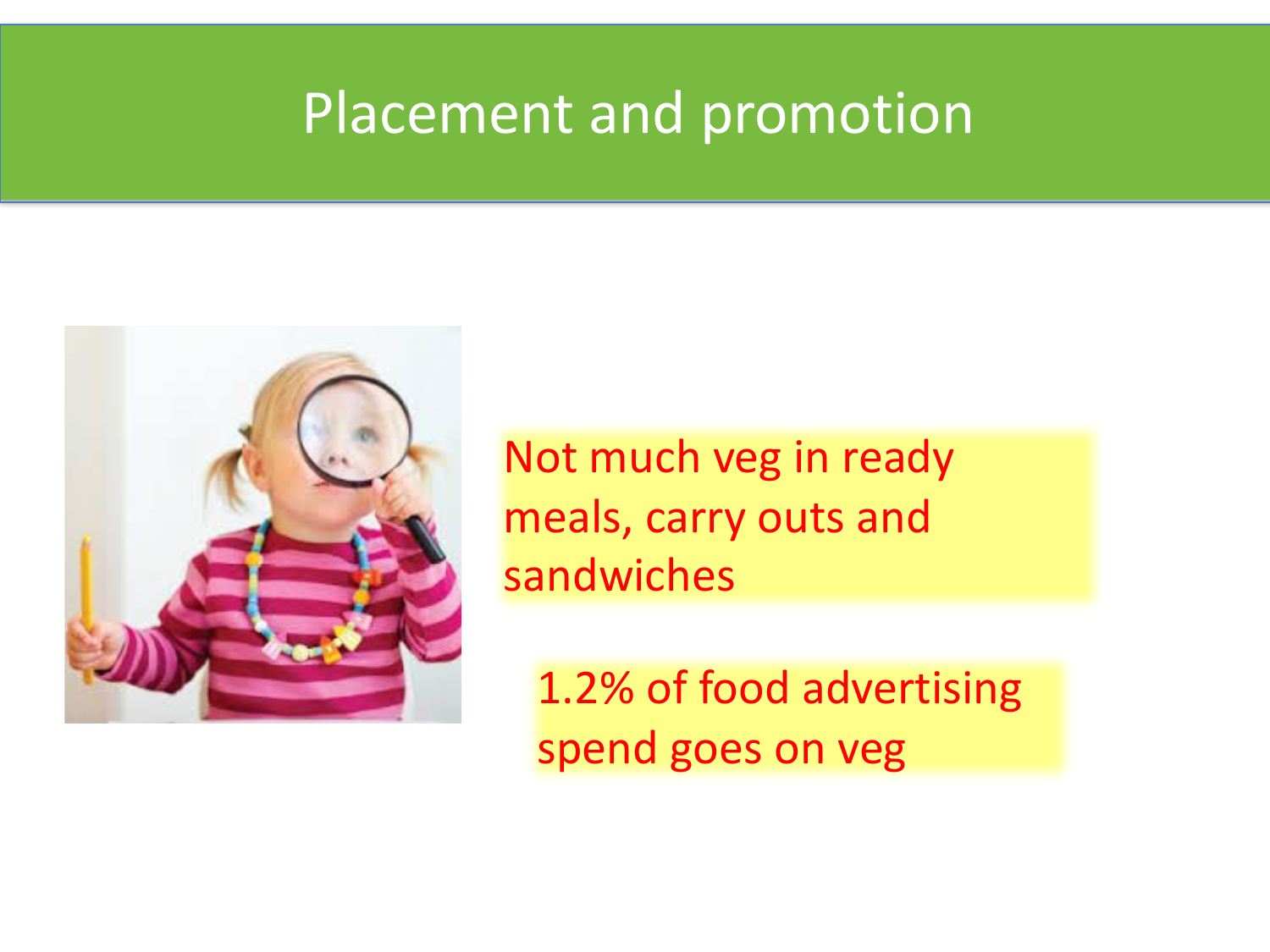#### Production

We import lots of exotic veg to Scotland But also lots that we can grow ourselves



The horticulture industry has doubled in Scotland in the last 30 years But still uses less than 4% of our arable land

If we eat one more portion a day with the same proportion of home grown we'll need to grow another 100,000t (not counting potatoes)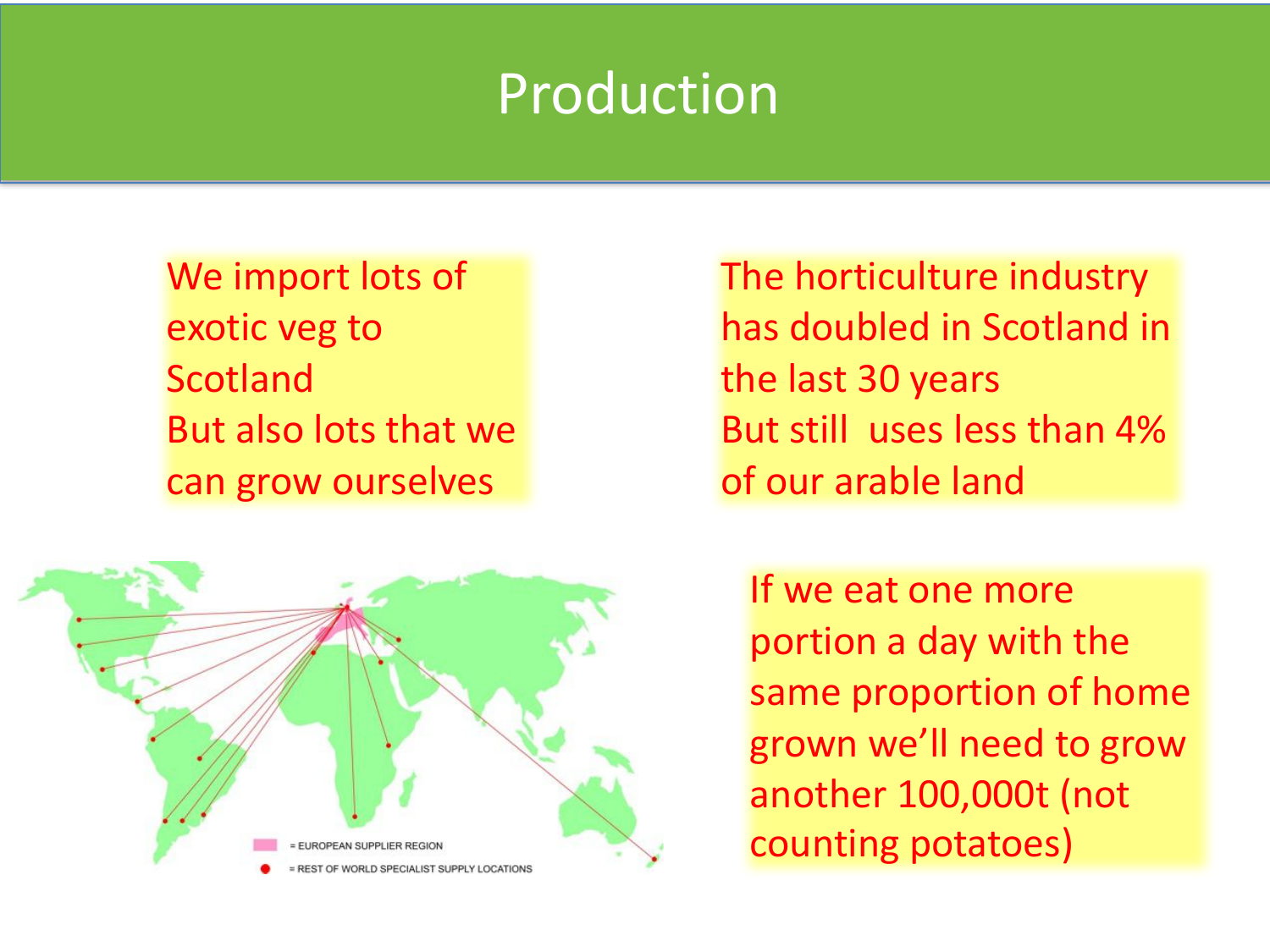# Planet

- Eating more veg is part of shifting to a diet which generates less greenhouse gas emissions
- If we adopted the Eat Well diet our food emissions would be 28% lower
- Scotland's a great place for growing grass-fed meat, but if we eat less we can export more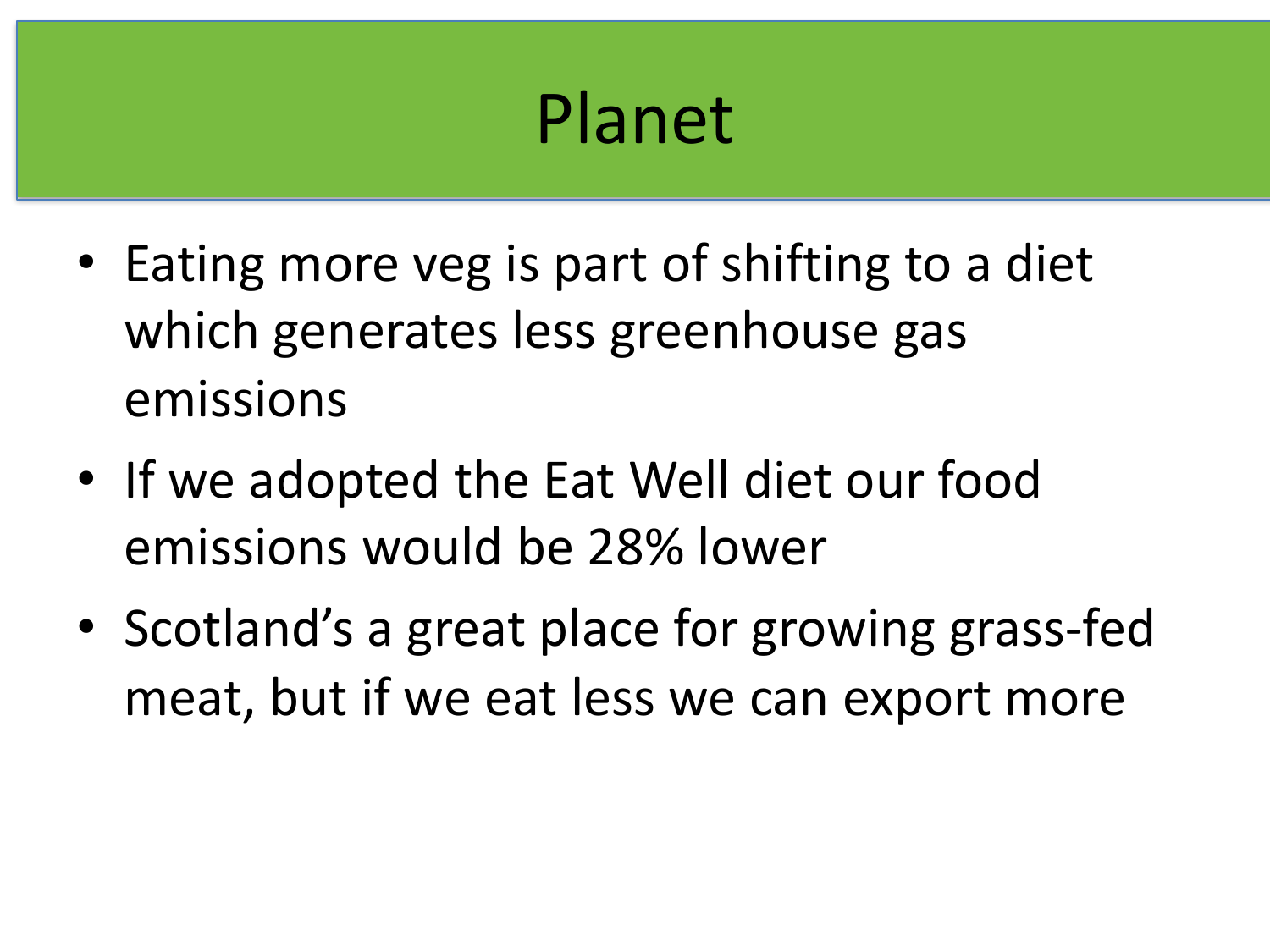# Some good stuff happening..

- Scottish Grocers Federation 'Eat Better, Feel Better' campaign to make veg more available
- Soil Association's Food for Life campaign is getting more fresh veg into school meals

But we are nowhere near the 'Ubiquitous Veg'



….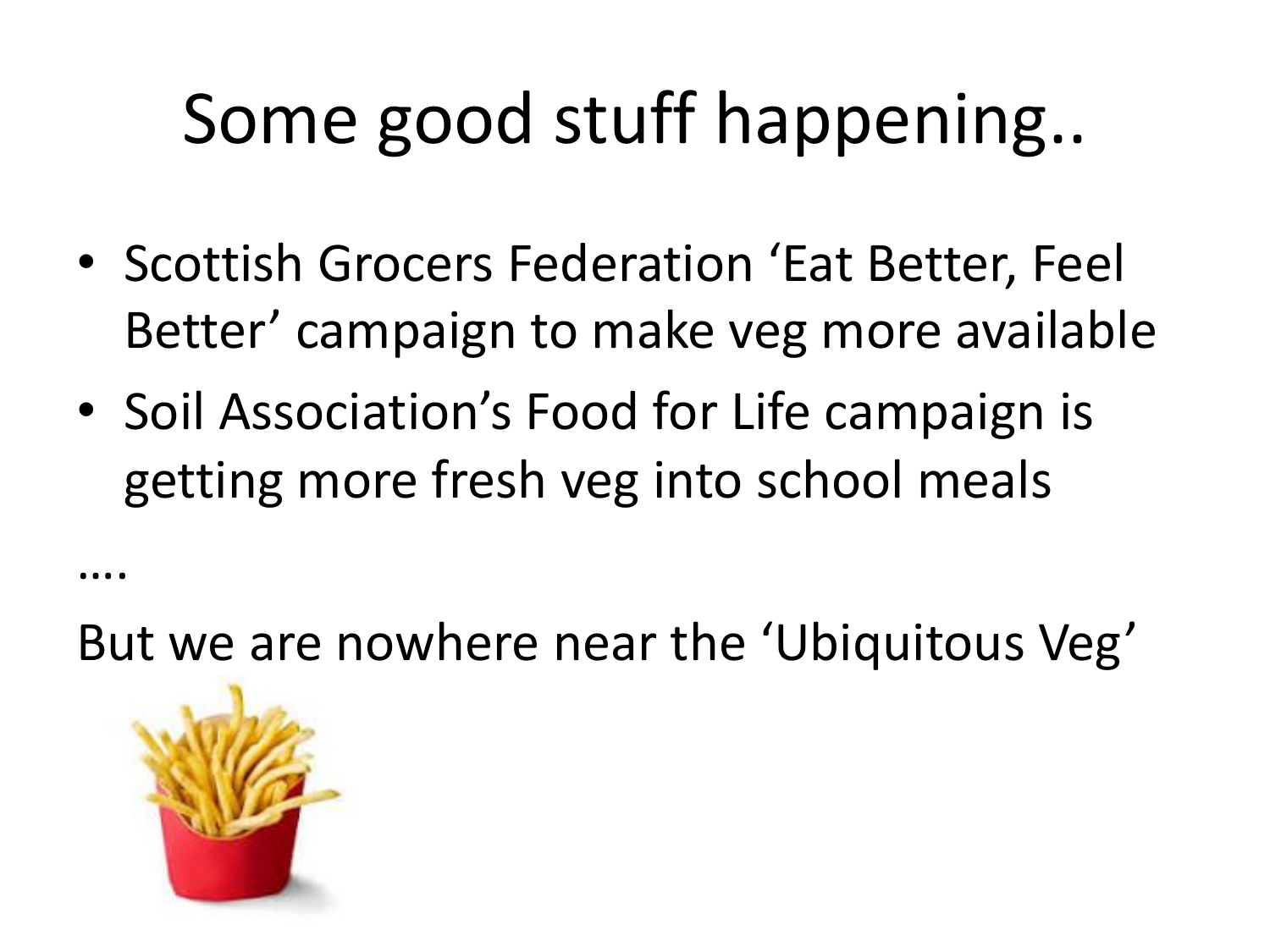

As growers, manufacturers, retailers, cooks, caterers, event organisers, local councils, NHS, employers, train companies, sports venues, procurement people, care providers, housing associations, government.. 

To make it **easy peasy** to eat veg